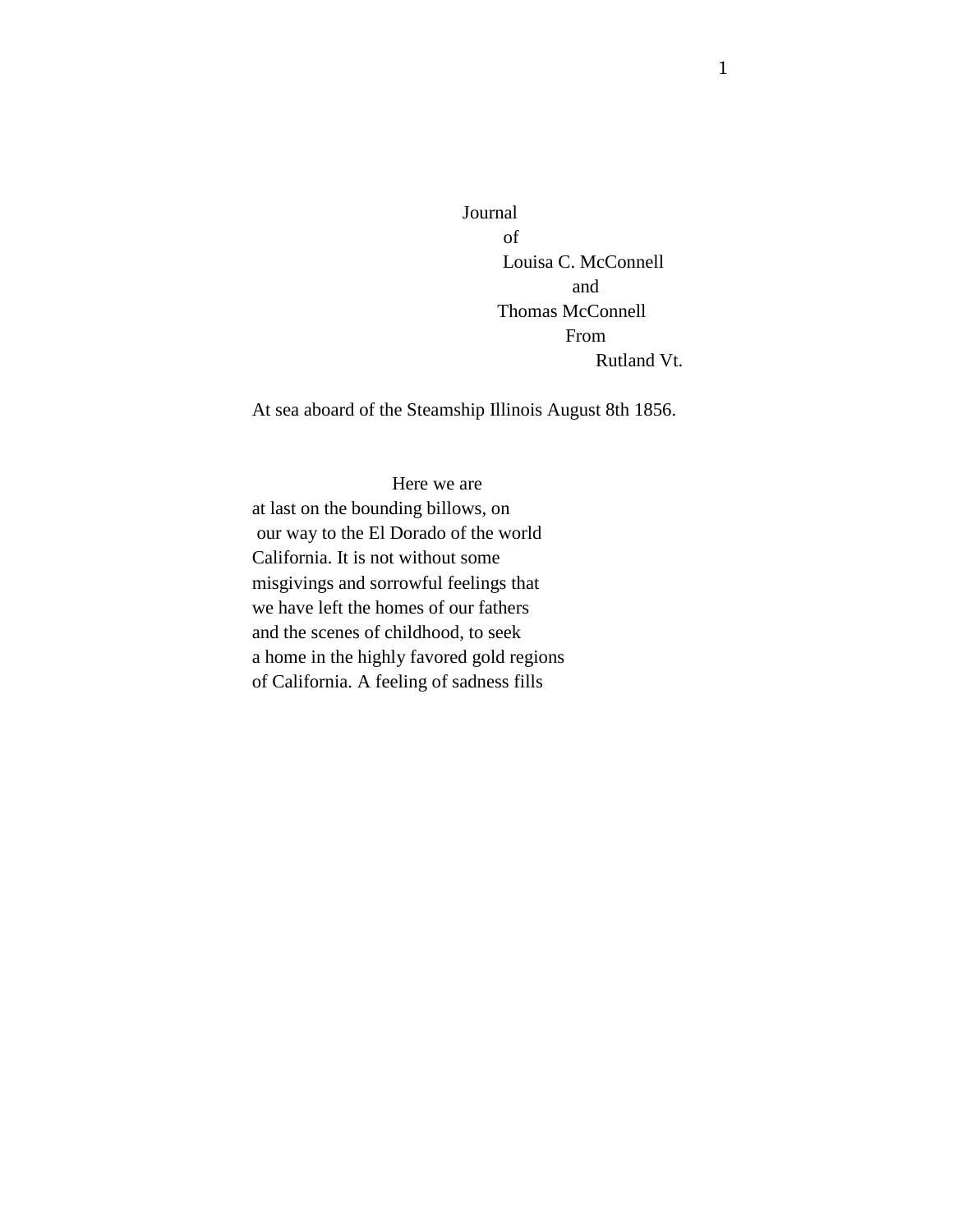our minds when we separate from dear and kind friends, and bid adieu to our own green hills and Fatherland. Although may only be for a season still there is an uncertainty in the untried future. That is not altogether pleasant and agreeable on the eve of one's departure to a far distant land.

 The anxious Father, loving Mother kind brothers and gentle sisters all claim our attention and a share of our thoughts. and it was hard to bid them farewell, and take our place in the Army of Progress, and march to the tunes of Westward Ho! putting our hopes on high and committing our destinies to Him who rules the Universe. We must go forth to act our part in the great dreams of Life expecting to at least be useful, and hoping that we can contribute some -thing to the general happiness of mankind. and add something however trifling to the welfare of the human race with good health and the wise counsels of Him who rules on high and the early lessons of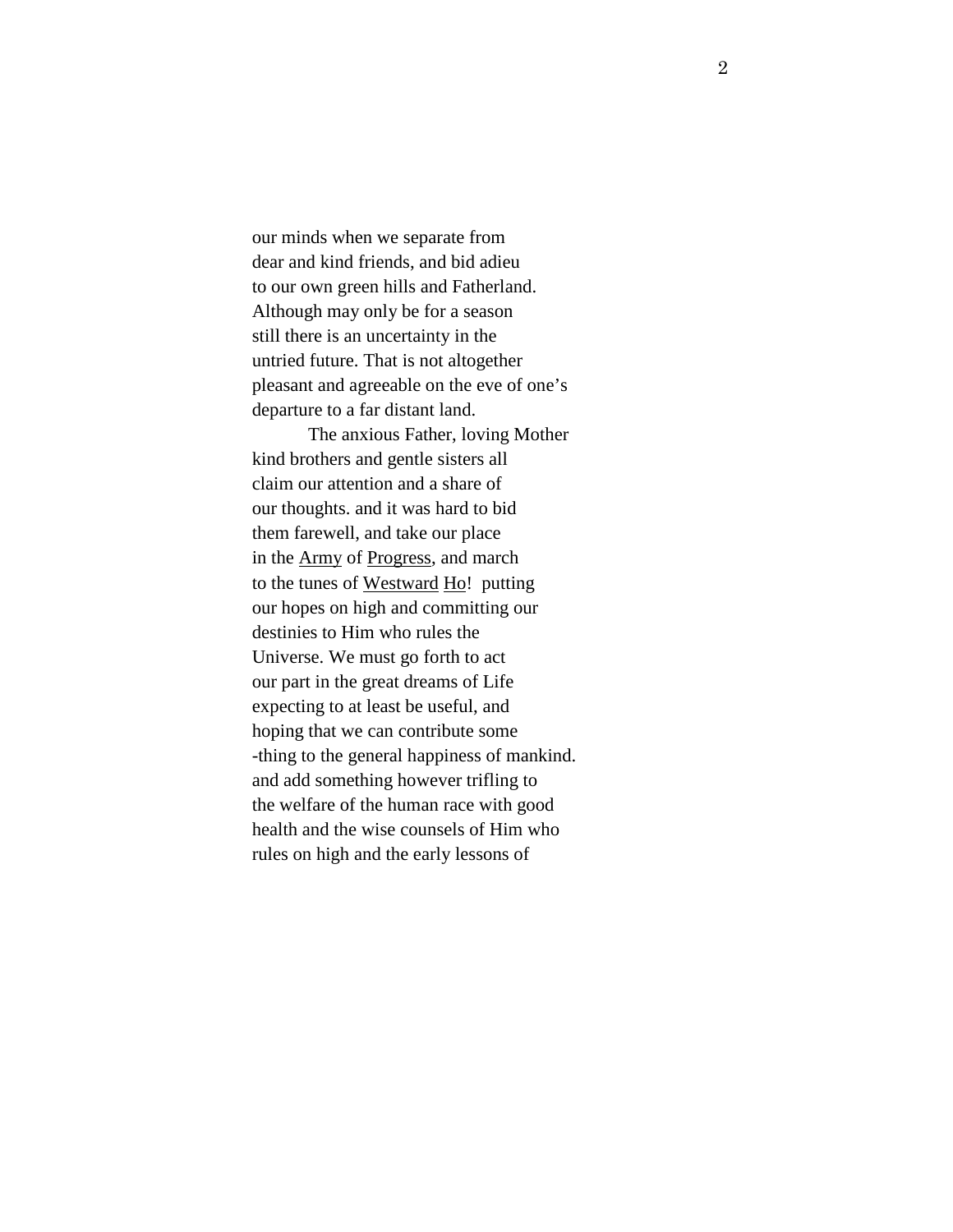economy and industry taught us in youth among the rugged hills of Vermont. We are hoping for a moderate share of success in life that is before us and finally that we may lead such a life here upon Earth, that when we are through our great Master may say enter thou in to the joy of your Lord is the prayer of your humble servant

 Thomas McConnell. [?]

 I was born in the town of Pittsford Rutland County State of Vermont January 30 A.D. 1827; but removed at an early day (in fact before my rememberance) to the town of Rutland, Vt. with my father where I resided until I was twenty-one attending school winters and working on the farm during the summer months, with the exception of teaching school two seasons and attending the Seminary at Chester Vermont two terms under the instruction of A A Ranney.

 In Sept 1848 I joined the school at Norwich Vermont under tuition[?] of Capt. Alden Pattridge. My brother Samuel was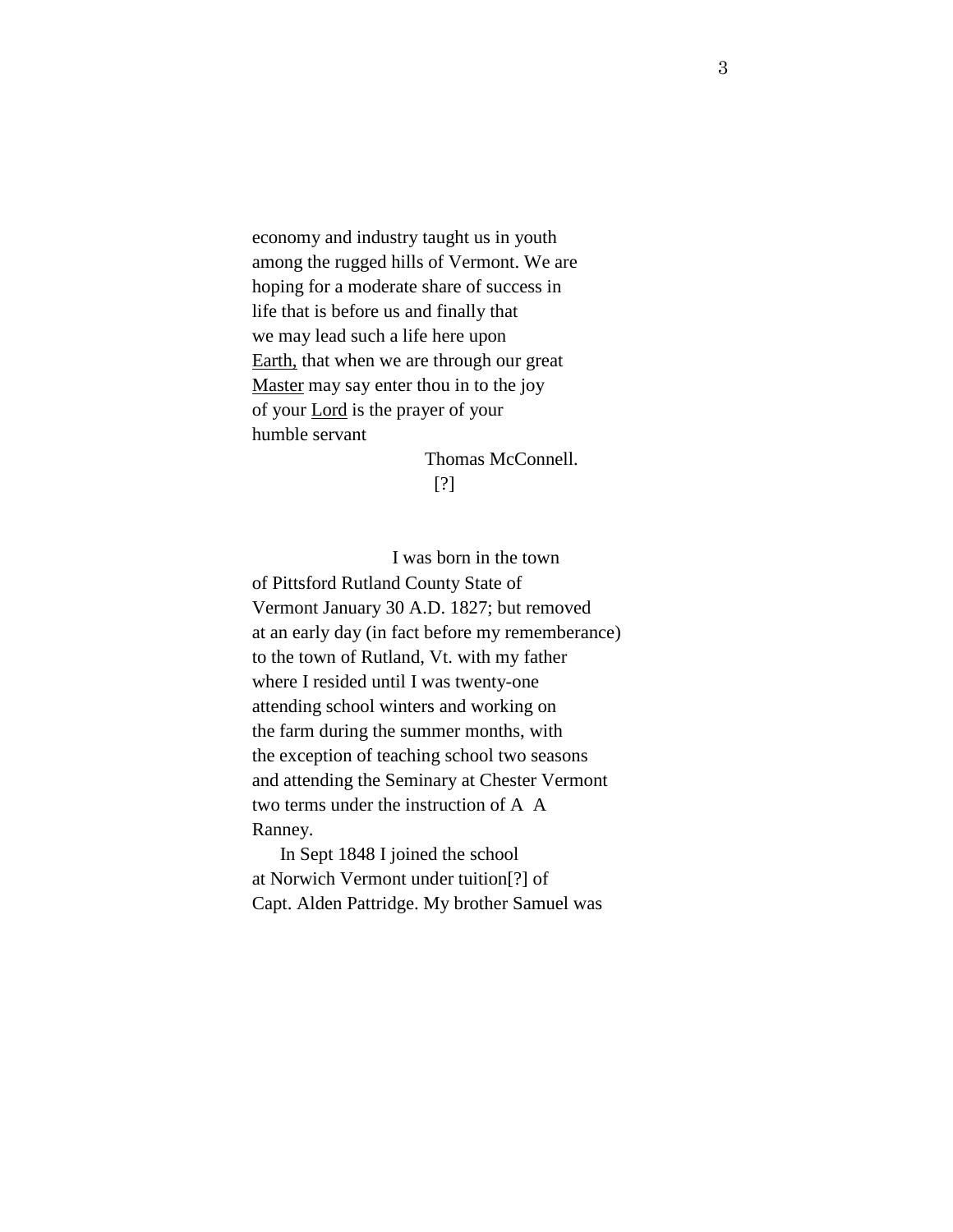there at the time. Feb. 1849 brothers Samuel & Thaddeus C. Mc Connell started for California with a company that left Rutland at that time via Vera Cruz Mexico. They traveled across the country and took shipping at San Blas [Mexico] reached San Francisco sometime in June very much worn out with the trip having suffered on the passage for food and water.

 May 1850 I left New York on the Steam ship Georgia for California the notorious Parker H. French was a passenger on her as far as Havana.

June 4 1850 Left Panama on the barque Sarah for San Francisco, which place we reached after a long and tedious passage occupying Seventy Six days having suffered a good deal from bad water and poor provisions.

 Paid twenty dollars for my passage on the Gold Hunter (deck at that) to Sacramento city. In the latter part of August 1850 reached Garden Valley El Dorado County, California where I found my brothers Samuel & Thaddeus engaged in farming or gardening and mining. found them in good health and engaged in a very good business.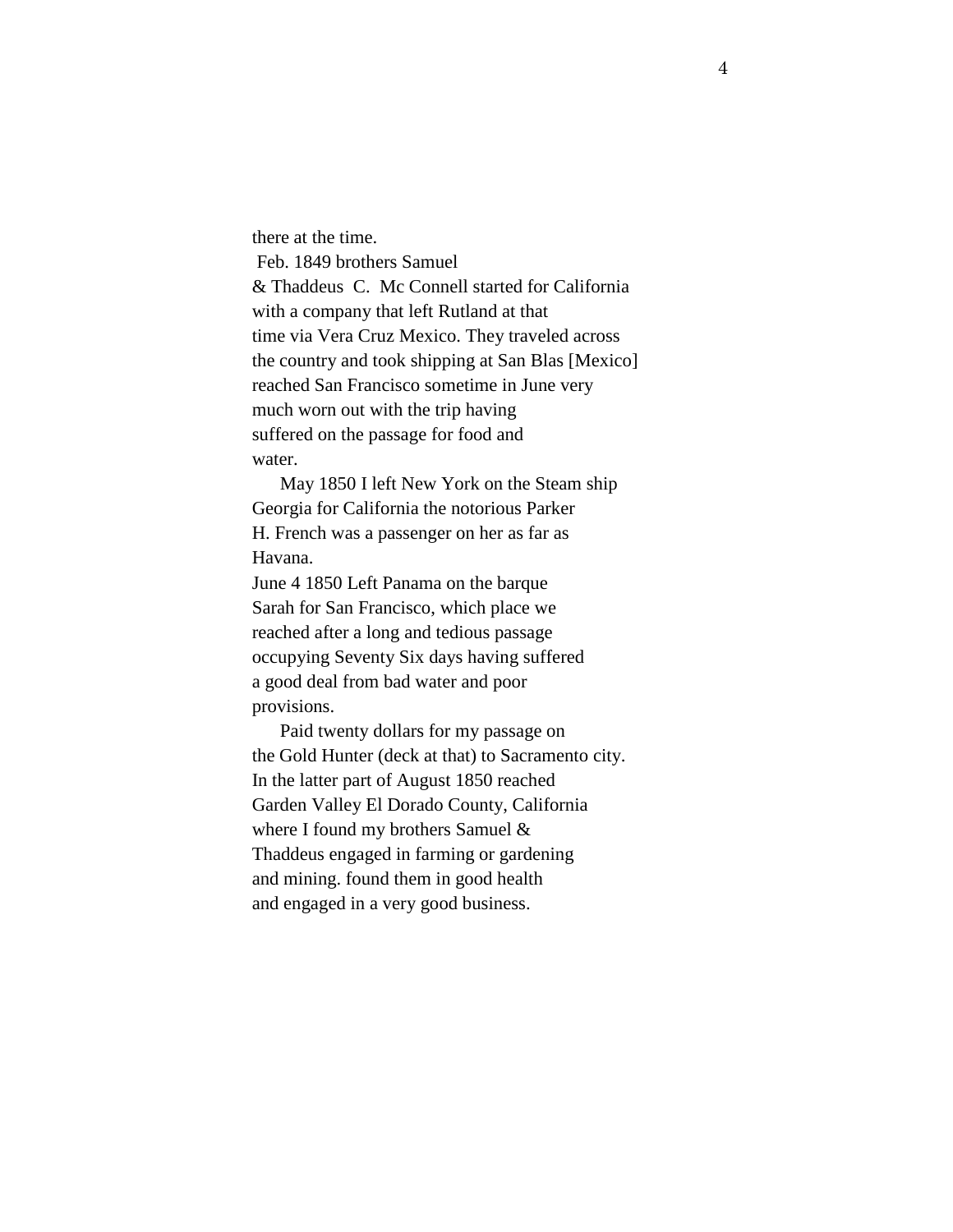In September AD 1850 brother Samuel and myself left Garden Valley at Johnston with three mules loaded with provisions to meet the emigrants crossing the plains in Carson Valley. We crossed the Sierra Mountains Nevada Mountains by the way of the Georgetown cut off. Lost nearly all of the provisions by giving away and selling to destitute emigrants who all without exception forgot their indebtedness upon arrival in California and returned about the 1st of October.

 We went about half way over the great desert Saw a great destruction of property. The trail of the emigrate was distinctly marked out by the dead and dying animals, wagons, harnesses, guns, clothes and cooking utensils lay scattered around in every direction. The emigrants suffered very much from the scarcity of provisions; flour in the early part of the season [?] in July sold for one dollar to two dollars per lb. Pork & Bacon sold for about the same price. all the time we were there flour had fallen and was very low. ten or fifteen cents per lb.

 Carson Valley is a very fine fertile and healthy tract of country well adapted for grazing and agriculture purposes and will in time be a place of importance. There are hot springs in the valley near the Mormon Station that are so warm one can scarcely hold their hands in them. The climate [?]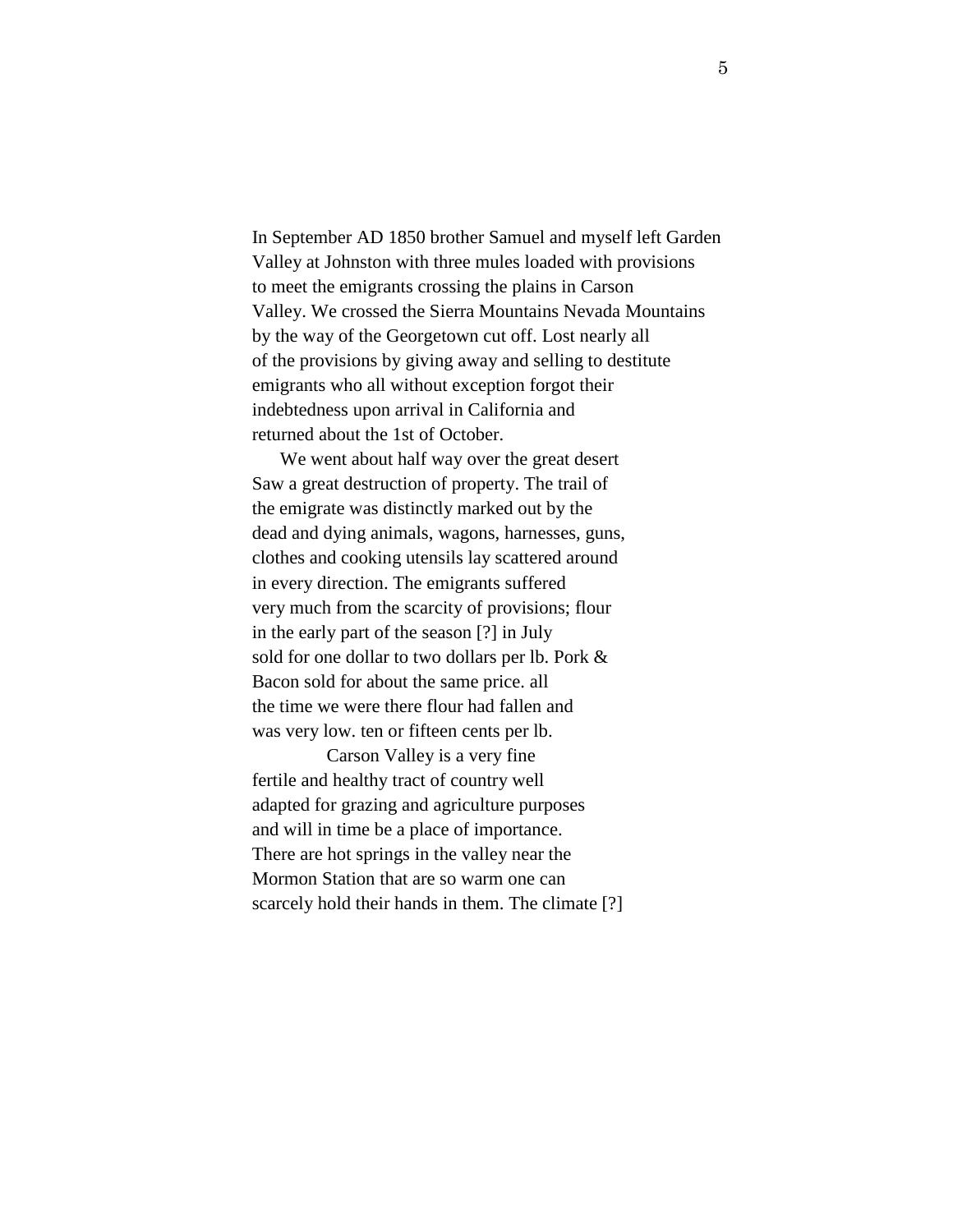the mountains on the Lassen's cut off got into the snow and backed out.

 Stopped at Neal's ranch on the Sacramento River it is a fine place he has a great many Indians that work for him and in fact they are no better than Slaves. Nearly all of the old settlers in the Sacramento valley have more or less of the Indians in slavery.

 In the winter of 1852-1853 there was a great amount of rain that fell Sacramento city was drowned out and a large amount of property was destroyed. Flour was very high in the mines \$.50 per lb. for a short time.

March 25<sup>th</sup> 1853 I left San Francisco on the fine steamship Golden Gate for Panama.

March 28th arrived at Panama had a pleasant trip. the Gate made about 275 miles per day. Was sea sick but little.

 March 29 Started for Gorgona about 9 o'clock A.M. walked across, got in after dark, had a thunder storm which wet us all over.

April 1<sup>st</sup> Left Aspinwall on the Steamer Illinois for New York which place we reached on the  $9<sup>th</sup>$  of April 8 o'clock P.M. April 11<sup>th</sup> 1856[3] Left New York 8 o'clock A.M. for Philadelphia arrived at 1 o'clock pm. Deposited gold dust at the US Mint for coinage and put up at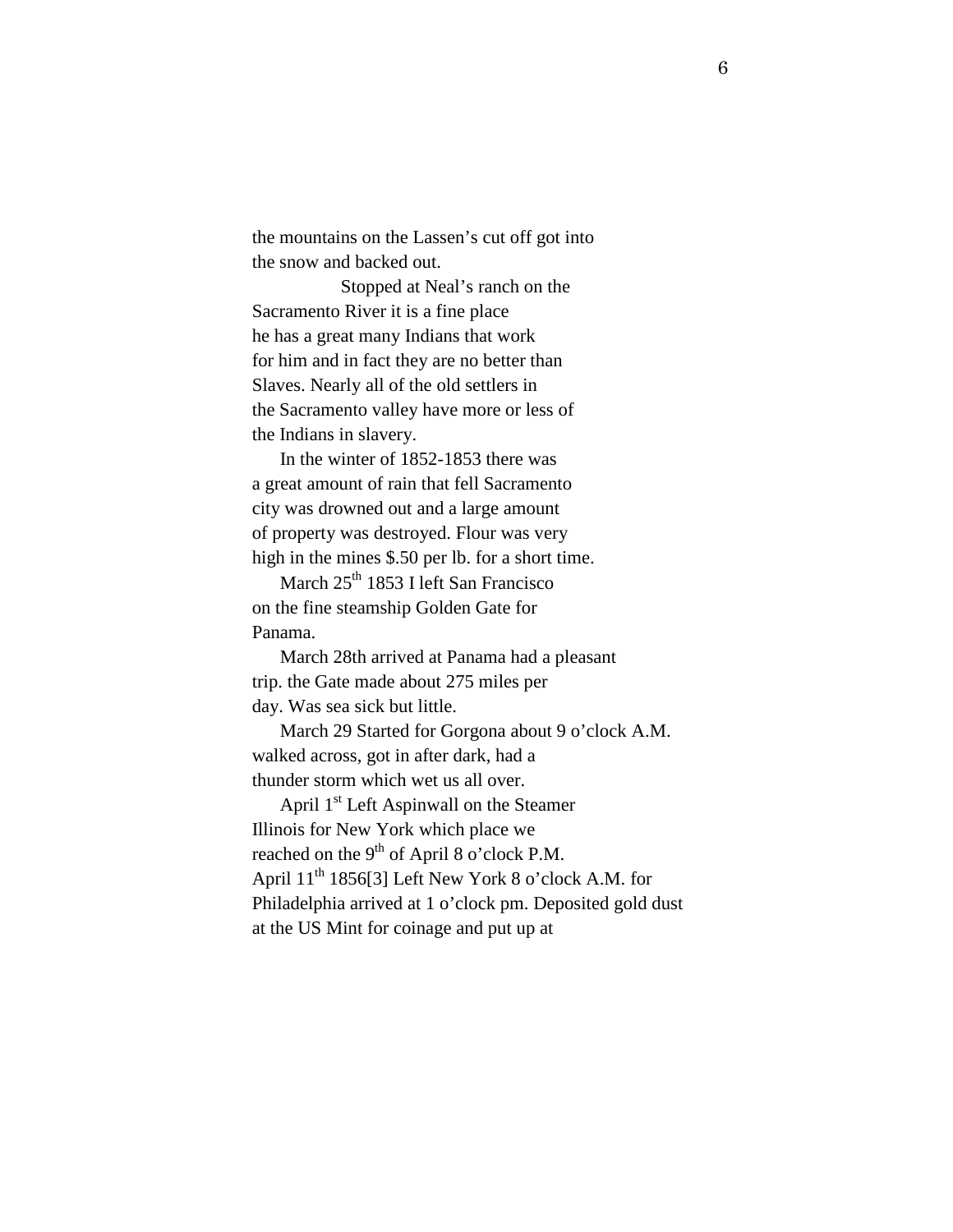the Western Hotel. April  $18<sup>th</sup> 1853$  visited Girard Colledge one of the finest buildings in the world, and without doubt the best in America. it is built of marble in the most durable manner, and is said to of cost over two millions of dollars. it designed for orphans and destitutes circumstances only. Also visited the Schuykill water works. Philadelphia is a beautiful city, the model one of the continent and the second in size in America Said to contain about half a million inhabitants (now in 1856) April 14th Drained my money from the mint which amounted to \$6891.70 and returned to New York city. Put up at Lovejoy's. April 15th Bought \$2000 worth of goods Alpheus Fobes which I sent to S McConnell & Co. Coloma Cal. Left New York 1 o'clock P.M. and reached Rutland Vt 1 o'clock P.M. April  $18^{th}$  1853 Gave Leeds Billings of Rutland Vt. \$1140 for William Stien[?] being the proceeds of dust sent home by me, and took receipt for the same. April 19<sup>th</sup> Paid Samuel Hayward and Clarissa Curtiss \$167.50 each for J D Flanders and took up his obligations. April 21th Went to Pawlet to get money from Warren Hewett being money I loaned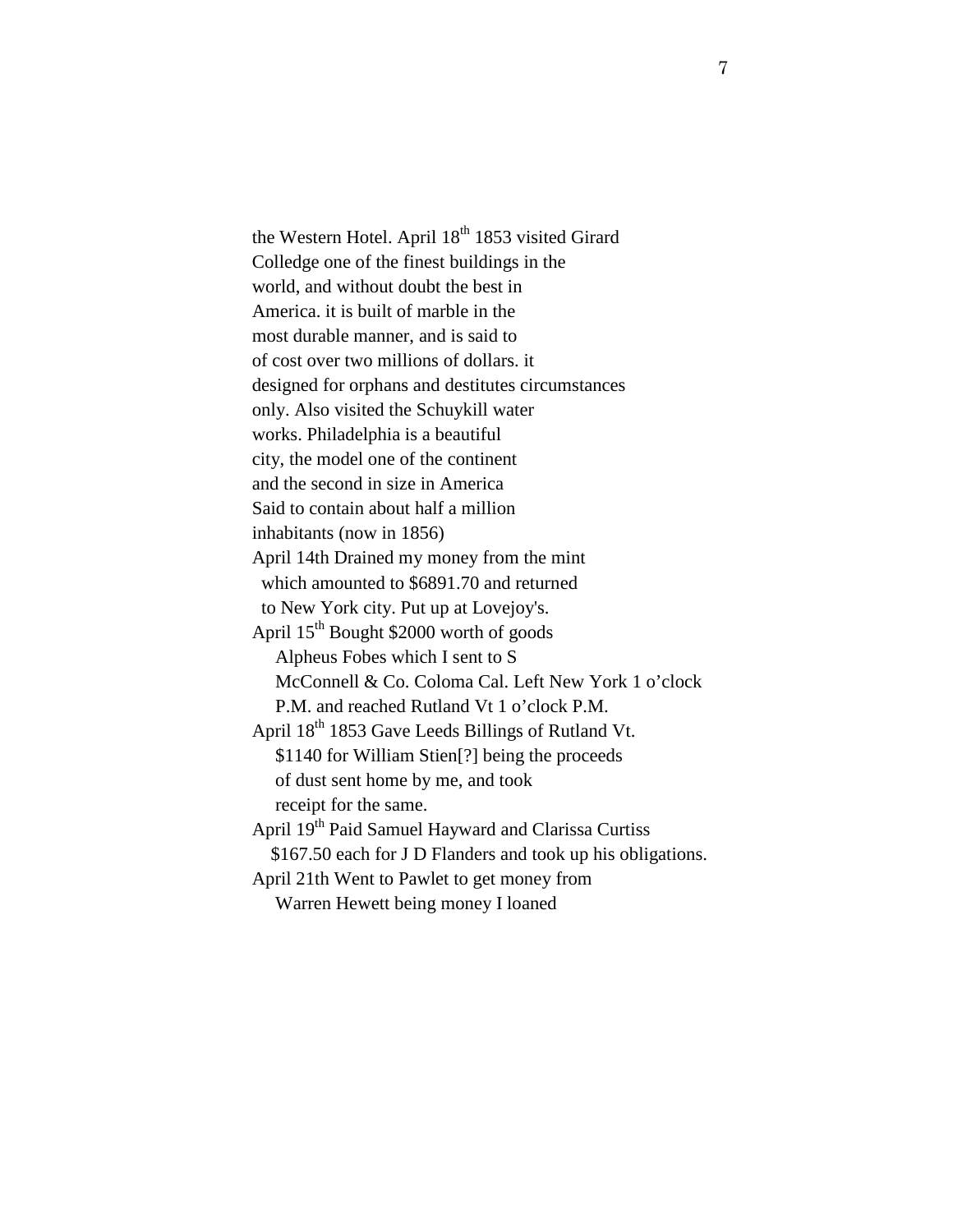him in California to get home with. April 23, 1853 Gave John L Marsh[?] nine hundred and forty dollars for J D Flanders and took his receipt for the same April 23: Paid Paul Parker \$60 for a certain note of \$53 for J D Flanders 24<sup>th</sup> Attended church at North Clarendon and heard the Rev. Samuel Loveland preach his farewell sermon. May4th 1853 Went to West Haven and visited with Uncle Samuel Field May 11<sup>th</sup> 1853 Went to Chester with Louisa Chapin and attended the examination of the scholars of Chester Seminary. "  $12<sup>th</sup>$  Visited Miss Emeline Wright of Rockingham Vt. May  $17<sup>th</sup>$  A D. 1853 Sunday evening visited at George W Chaplin's offered my self to Miss Louisa Chaplin and was accepted. June  $8^{th}$  1856 (3?) Gave J Flanders his papers, he having returned from Caly. a short time since. June  $9<sup>th</sup>$  Visited at [?] Res M Loveland 10<sup>th</sup> Went a fishing with Robert Pierpoint. June 17<sup>th</sup> Rode out with Charles Matherson Called on Lewis Wal?'s father was at the Clarendon Springs. June  $22<sup>nd</sup> 1853$  In New York called on a Mary Leach.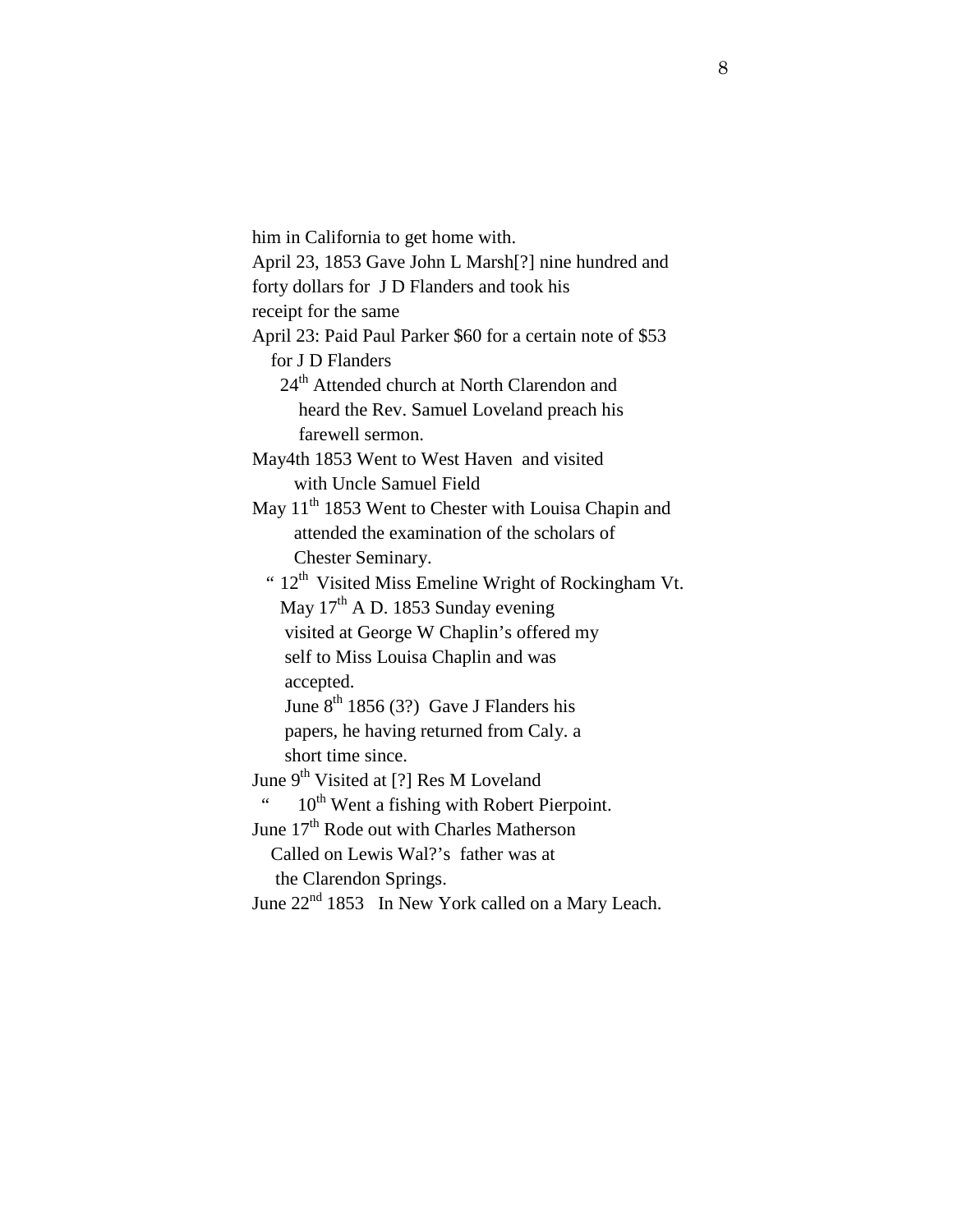June 22<sup>nd</sup> 1853 Visited the Crystal Palace.

" 24th Left N.Y. 6 o'clock AM and arrived in Rutland 11/2

o'clock P.M.

" 26th 1853 At G W Chaplin's assisted about the supper, made a straw berry short cake.

July  $4<sup>th</sup>$  In Rutland village with Louisa Chaplin; heard an excellent oration from Otis Skinner. Attended the fire exhibition in the evening. it was a very good affair.

"  $8<sup>th</sup>$  Went to Bridgewater VT with Charles Matheson and visited the gold mines. There is considerable lead, some copper and a little gold not enough to pay for working in my in my opinion. There is a good deal of quartz

 about and it had the appearance of a gold quartz.

July 11<sup>th</sup> Went to West Haven with Aunt Sarah and Uncle Seneca Field.

 $" 13<sup>th</sup> Miss Amelia Griswold called on me$  at Castleton Vt and wanted to go to California.

Jul 14<sup>th</sup> I framed the ridge pole to Father's new barn.

" 23rd Lost my breast pin a specimen of gold while picking berries.

"  $25<sup>th</sup>$  Invited the help to raise father's barn.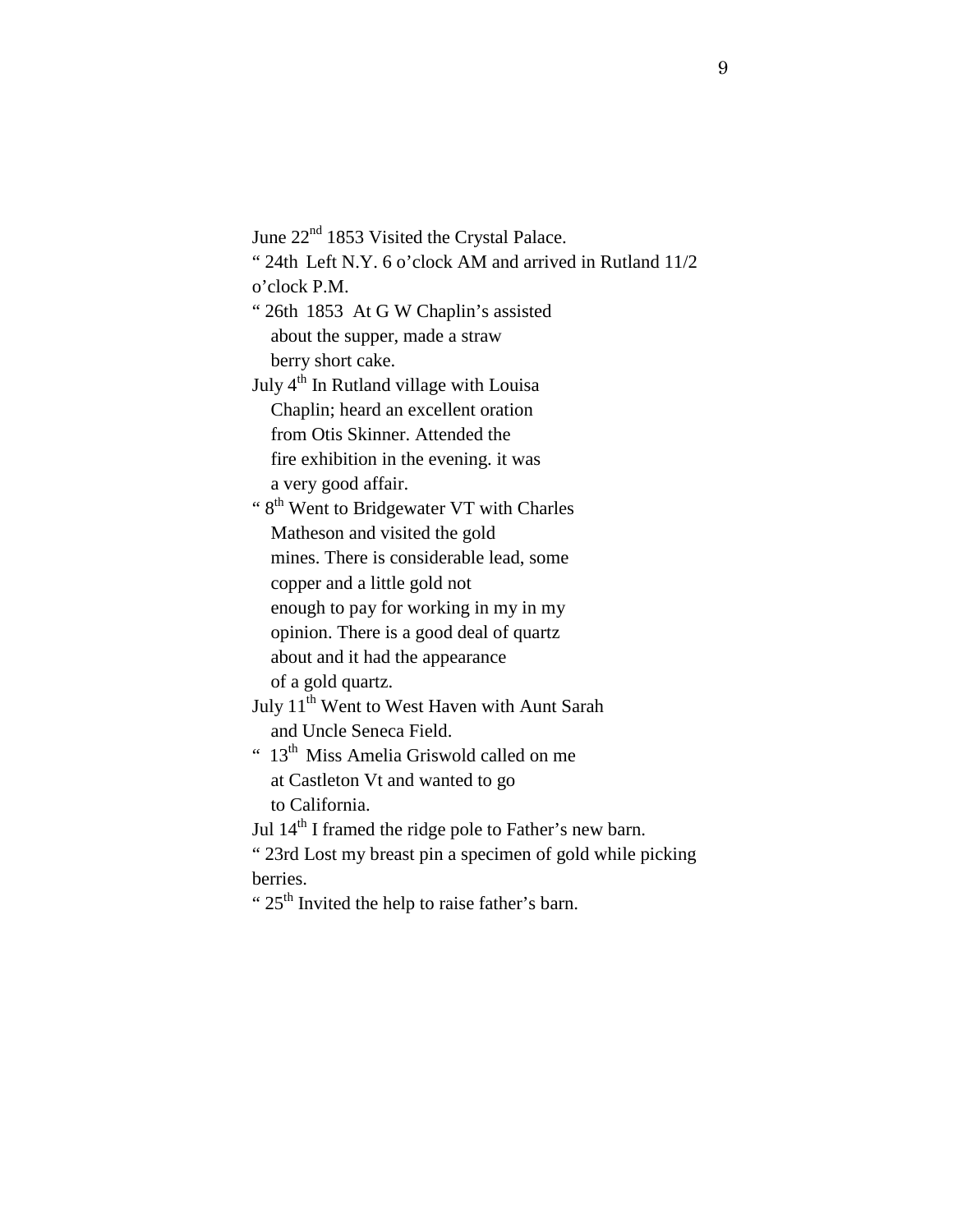| July 26 <sup>th</sup> 1853 Raised the new barn for father              |  |  |  |  |  |  |  |
|------------------------------------------------------------------------|--|--|--|--|--|--|--|
| just west of the house it is 40x50 feet.                               |  |  |  |  |  |  |  |
| August 10 <sup>th</sup> 1853 Took uncle Seneca Fields note for what he |  |  |  |  |  |  |  |
| was owing us thirty five hundred dollars.                              |  |  |  |  |  |  |  |
| " $23^{rd}$ A comet visible in the North.                              |  |  |  |  |  |  |  |
| Sept 8 <sup>th</sup> Went a blackberrying with Louisa Chapin.          |  |  |  |  |  |  |  |
| " 10 <sup>th</sup> Gave George McConnell one hundred and thirty        |  |  |  |  |  |  |  |
| dollars.                                                               |  |  |  |  |  |  |  |
| "13 <sup>th</sup> Sent a draft to Charles A Whiting for                |  |  |  |  |  |  |  |
| tickets to California for the following persons.                       |  |  |  |  |  |  |  |
| Wolcott H Curtis & wife of Clarendon Vt                                |  |  |  |  |  |  |  |
| Miss Amelia Griswold " Castleton                                       |  |  |  |  |  |  |  |
| $\zeta$ $\zeta$<br>66<br>Thomas Griswold                               |  |  |  |  |  |  |  |
| $66$ $66$<br>$\zeta$ $\zeta$<br><b>Emmet Curtis</b>                    |  |  |  |  |  |  |  |
| " Rutland Vt<br>George McConnell                                       |  |  |  |  |  |  |  |
| Sept. 19 <sup>th</sup> 1853 Went to New York with George               |  |  |  |  |  |  |  |
| Miss T Griswold and uncle Wolcott.                                     |  |  |  |  |  |  |  |
| "20 <sup>th</sup> George McConnell & those mentioned                   |  |  |  |  |  |  |  |
| above started for California on                                        |  |  |  |  |  |  |  |
| the steamer Illinois, uncle very feeble.                               |  |  |  |  |  |  |  |
| " 22 <sup>nd</sup> At Saratoga Springs. Attended the                   |  |  |  |  |  |  |  |
| State fair not as good as expected.                                    |  |  |  |  |  |  |  |
| Oct. 11 <sup>th</sup> Sent a check to Charles A Whiting for            |  |  |  |  |  |  |  |
| tickets to Cal. for the following persons.                             |  |  |  |  |  |  |  |
| Thomas McConnell Jr. Rutland Vt.                                       |  |  |  |  |  |  |  |
| <b>Stephan Gould Shrewsbury</b>                                        |  |  |  |  |  |  |  |
| $\epsilon$<br>David Ingalls Brandon                                    |  |  |  |  |  |  |  |
| 66<br>Royal Nelson                                                     |  |  |  |  |  |  |  |
| I never received the tickets it put us to some trouble we went         |  |  |  |  |  |  |  |

through on them.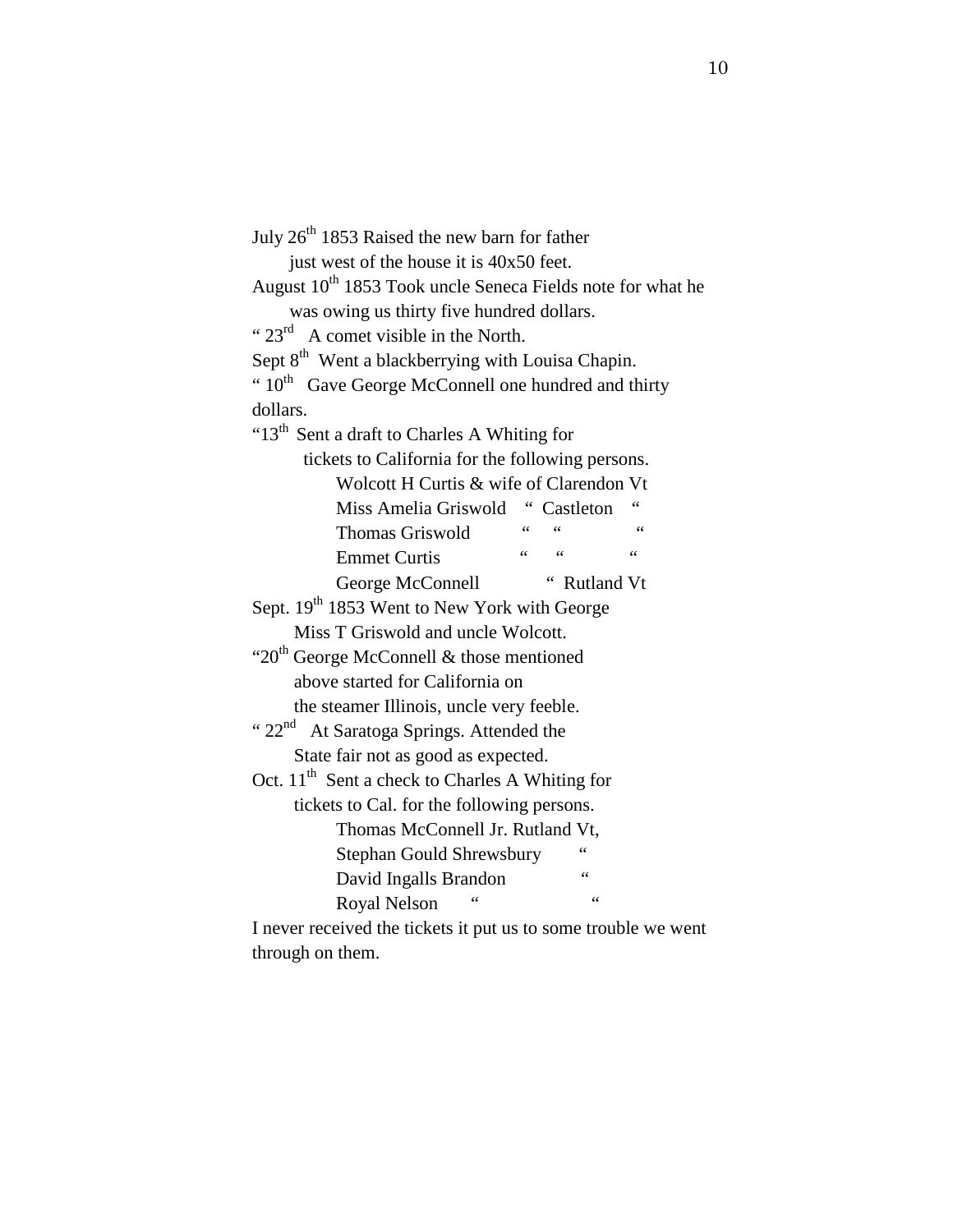Oct.  $14<sup>th</sup>$  1853 Left the following notes with G

| W Chaplin |      | \$3500 against Seneca Field |             |  |  |  |  |
|-----------|------|-----------------------------|-------------|--|--|--|--|
|           | 600  | 66                          | W H Curtis  |  |  |  |  |
|           | 500  | 66                          | G Mussey    |  |  |  |  |
|           | 100  | 66                          | S C Pierce  |  |  |  |  |
|           | 2360 | 66                          | G W Chaplin |  |  |  |  |

With Louisa Chaplin.

Oct  $18^{th}$  In New York City

- 19<sup>th</sup> Visited Crystal Palace with Louisa Chaplin had a good time.
- "  $20<sup>th</sup>$  Sent by clipper ship San Francisco thirty two  $\frac{1}{2}$  lbs butter and five casks of cheese to Cal she sails today.
- "  $20<sup>th</sup>$  Sent by ship Eagle ten casks of butter eight of cheese and one of sundries.
- $"$  20<sup>th</sup> Sailed for California on the steamer George Lane this was her first trip.
- "  $27<sup>th</sup>$  At Kingston Jamaica. Took a severe cold.
- $"$  30<sup>th</sup> At Aspinwall New Granada. Wrote to Louisa and went on the cars as far as Barbara[Barbacoas]

"  $31<sup>st</sup>$  Stopped in Gorgona over night.

Nov 1<sup>st</sup> River high arrived at Cruces

 about noon. Hired a native to carry my baggage and walked rainy and the mud deep. Stopped with a Spaniard over night.

Nov 2 Arrived at Panama about 11o'clock R C Newton got in late and much fatigued.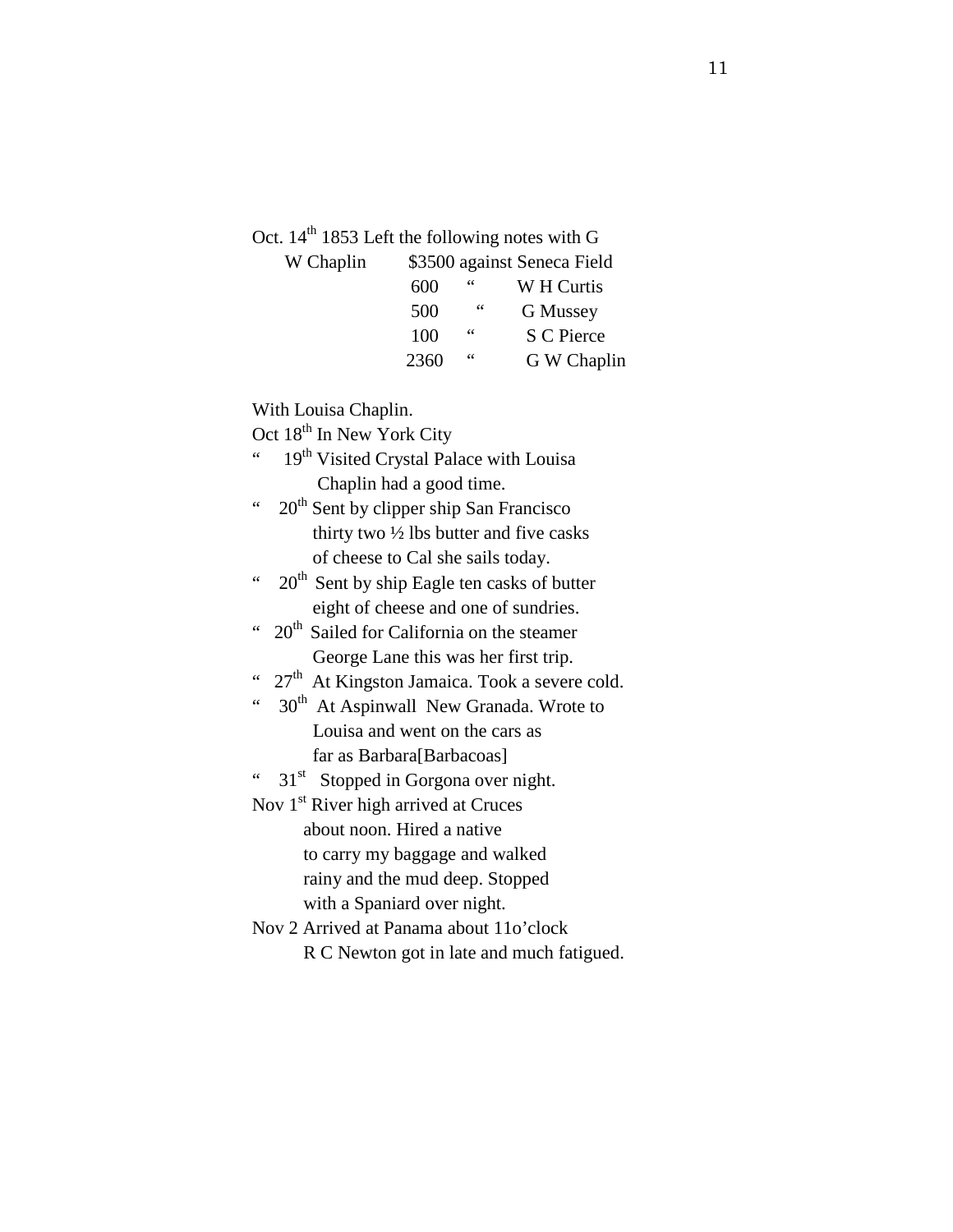| Nov. 3 <sup>rd</sup> AD 1853 Went aboard of the steam ship Golden      |
|------------------------------------------------------------------------|
| Gate 11 o'clock AM Started 4 o'clock PM for                            |
| San Francisco.                                                         |
| " 8 <sup>th</sup> Arrived at Acapulco 11 o'clock P.M., Distance        |
| from Panama 1425 miles as run by the                                   |
| Gate. Latitude of Acapulco 16° 40'                                     |
| "9 <sup>th</sup> Started 101/2 o'clock AM                              |
| "16 <sup>th</sup> Arrive at Monterey 7 o'clock AM. Reached             |
| San Francisco 5 1/2 o'clock PM and got off                             |
| about 7 o'clock. Met Samuel                                            |
| Greatest distance made in twenty four                                  |
| hours was 300 miles.                                                   |
| Distance from Acapulco to San Francisco 1931 miles.                    |
| 66<br>$\zeta$<br>Panama to Acapulco<br>1424                            |
| Total 3355 "                                                           |
| Nov. 18 <sup>th</sup> Arrived at Sacramento City 7 o'clock A.M.        |
| " 19 <sup>th</sup> Arrived at Garden Valley El Dorado County           |
| found brother Francis with sore eyes.                                  |
| " 24 <sup>th</sup> Took Thanksgiving supper with Mrs.                  |
| John Lodge                                                             |
| " $25$ <sup>th</sup> Rained thundered & lightened.                     |
| $66 - 66$<br>Saw William McConnell.                                    |
| " $28^{th}$ or $30^{th}$ Bought one half of steam saw                  |
| mill paid four thousand dollars.                                       |
| (\$4000) Weather warm & pleasant.                                      |
| Nov. 31 <sup>st</sup> At Garden Valley settling up the accounts.       |
| Dec. $6^{th}$ & $7^{th}$ & $8^{th}$ Weather very pleasant like spring. |
| "15 <sup>th</sup> Our store caught fire did not do any damage          |
| "18 <sup>th</sup> 1853 Took dinner in our new store Wolcott            |
| and guest boarding at the Garden Valley House.                         |
| George McConnell got up from city with his                             |
| first load of goods.                                                   |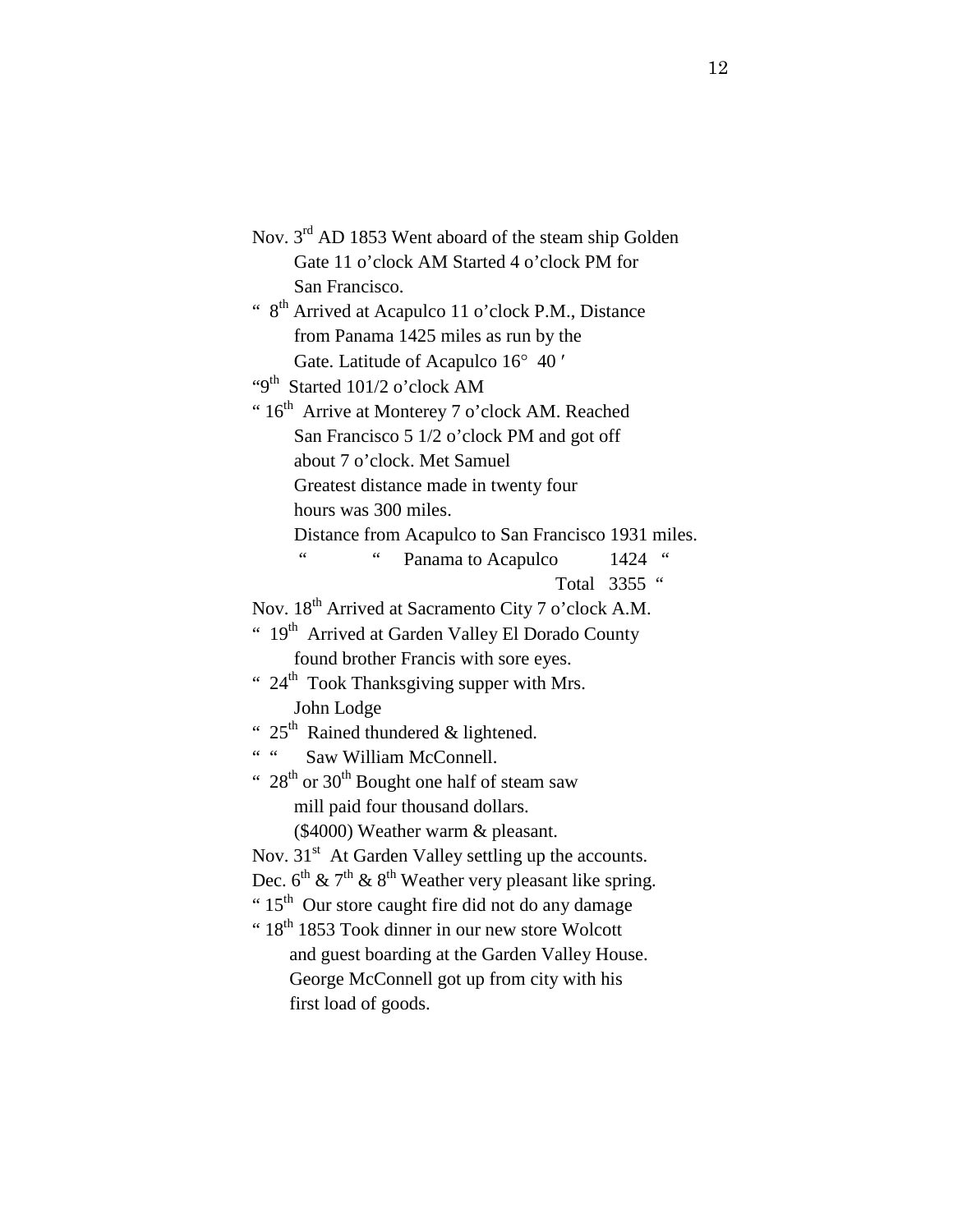January 27<sup>th</sup> AD 1854 Wolcott H Curtis died with consumption 3 o'clock PM and was buried on Alabama Flat or near there on a hill in El Dorado county Cal.

July 1854 Mrs. Ann Curtis was married sometime this month to a Mr. John Killingsworth from the State of Georgia.

October 1<sup>st</sup> 1854 Francis McConnell started for Vermont was wrecked on the Yankee Blade and returned to Garden Valley Cal. The Steamer Yankee Blade sailed from San Francisco September 30, 1854 and was wrecked October 1<sup>st</sup> 1854. 75 miles north of Santa Barbary at a place called Point Aquilla run on to the rocks in a fog about 1 1/2 miles from shore and 250 from San Francisco and 300 to San Diego The passengers were taken off the next day by the steamer Goliah from 8 o'clock A.M. to 4 o'clock P.M.

July 21<sup>st</sup> 1855 Mrs. Amelia G wife of Dr. H W Harkness[?] died very suddenly July 21 November  $18<sup>th</sup> 1855$  Visited the White Sulphur Springs with Robert Pierpoint & R C Newton " 22th called on Mrs Delia Hopkins at Sonoma

 found her well her husband Robert Hopkins has been gone about two years and she has never heard from him in that time.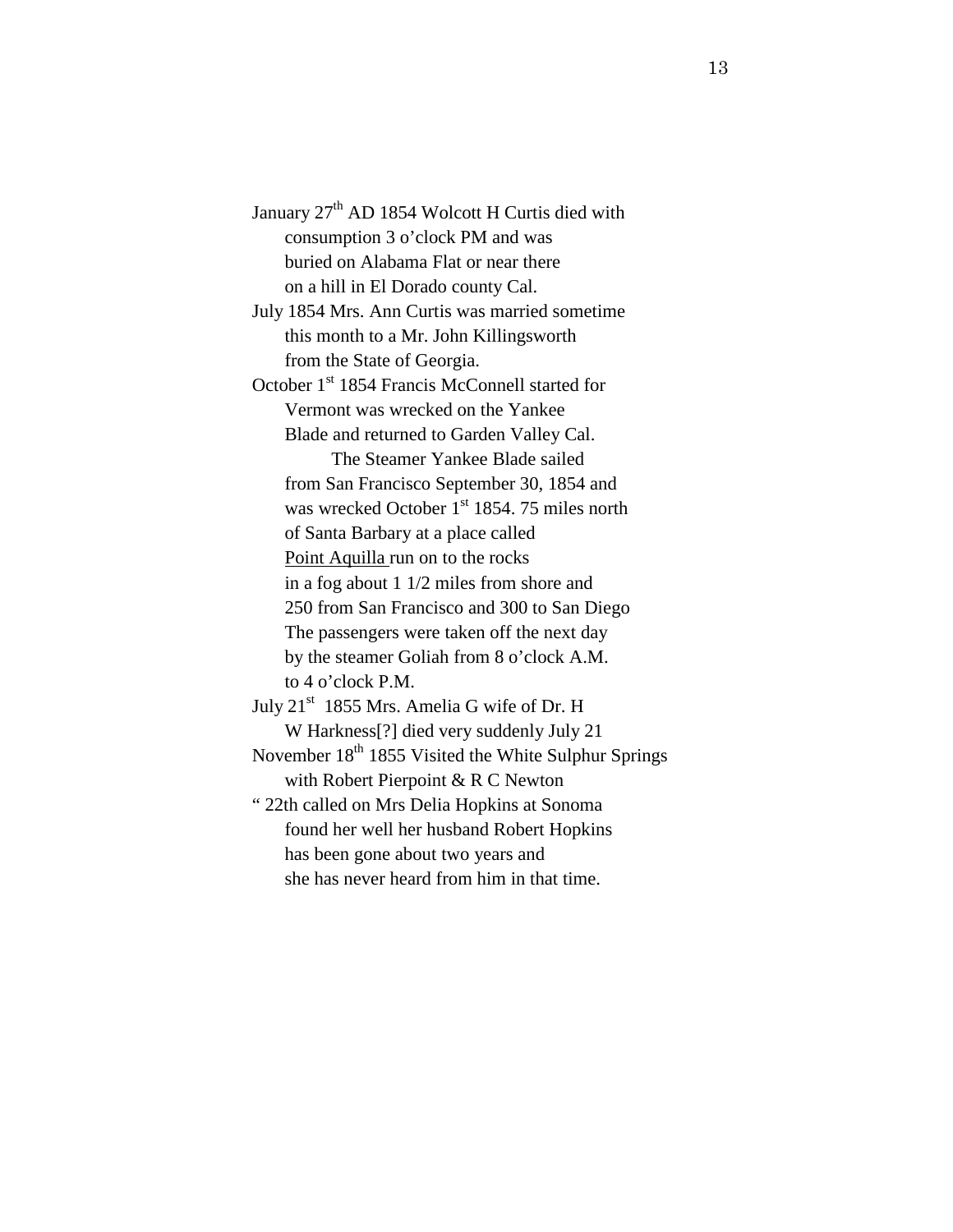Nov. 28<sup>th</sup> 1855 called on Mr Canfield's people's family from Arlington Vt they are located in the Bodega County. Nov.  $29<sup>th</sup> 1855$  took Thanksgiving supper with Mrs. [E] West of Sacramento City. December  $2^{nd}$  Wades Cain's[?] house took fire did not do any damage. March  $5<sup>th</sup>$  1856 Samuel & myself attended the Democratic State Convention at Sacramento Samuel was Vice President of the Convention and I was elected alternate Delegate to attend the National Democratic Convention to meet at Cincinnati June 2<sup>nd</sup> 1856. March 8 1856 went to the Macosme [another name for Consumnes] to look at a ranch owned by E H Smith and known as the Perron Ranch. "  $12<sup>th</sup>$  made a bargain for the above ranch for \$10,300 with a little furniture " 21<sup>st</sup> 1856 left Garden Valley for Vermont "  $27<sup>th</sup>$  " visited George on the Macosme grass looked fine " 30th " visited A P Smith garden about 3 miles from Sacramento on the American river he was formerly from Whiting Vt " 31<sup>st</sup> Rained quite hard today" April 5<sup>th</sup> 1856 left San Francisco for Vt on the steamer Uncle Sam via Nicaragua

Passage \$200 Gov. John Bigler & family were aboard.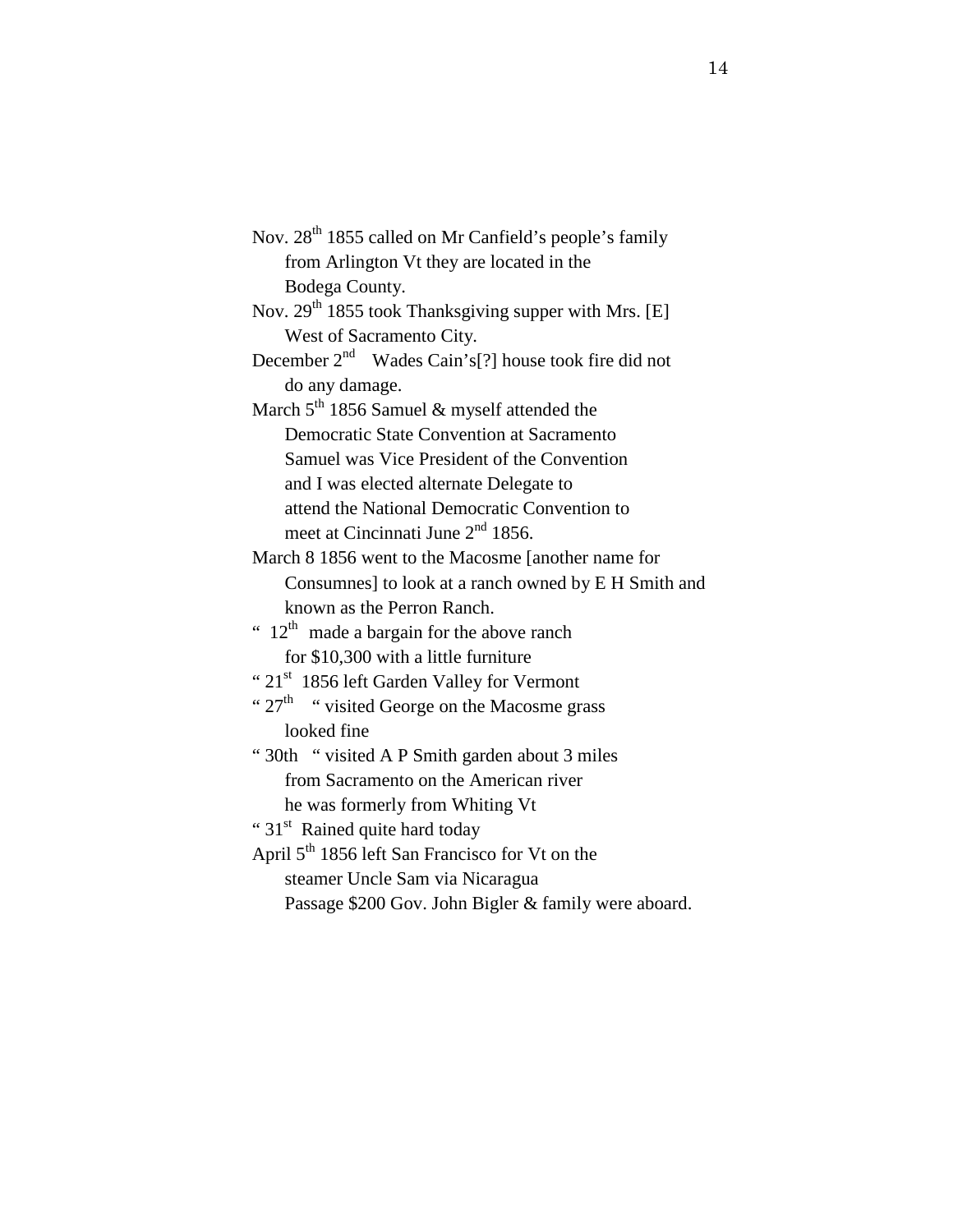April 29<sup>th</sup> 1856 The steamer Philadelphia arrived from Havana May  $4<sup>th</sup>$  Fears are entertained that the George Law is lost it rained nearly every day the inhabitants say that the rainy season is about setting in Passengers are getting very uneasy May 5<sup>th</sup> George Law arrived from New York "  $6<sup>th</sup>$  Sailed on the Philadelphia for Havana 11 1/2 o'clock AM Rained considerably today " $7<sup>th</sup>$  Sea roughly was sea sick yesterday and today " $10^{th}$  Reached Havana 10 0'clock PM laid off the harbor until morning. " 11<sup>th</sup> Entered the harbor early this morning passed the Morro Castle 5 o'clock A.M. The steamship Illinois arrived at 9 o'clock from N.Y. Went ashore and visited the tomb of Christopher Columbus the discoverer of America. Distance from Aspinwall to New York 1006 miles. "12<sup>th</sup> Left for NY at 10 o'clock AM " $17<sup>th</sup>$  Arrived at New York 12 o'clock noon put up at the Astor House Distance from Havana to New York 1205 miles. "  $18<sup>th</sup>$  Attended church in Brooklyn NY and heard Rev. Henry Ward Beecher preach " 19<sup>th</sup> Reached Rutland (home at mother's) 11 o'clock P.M. found them all well.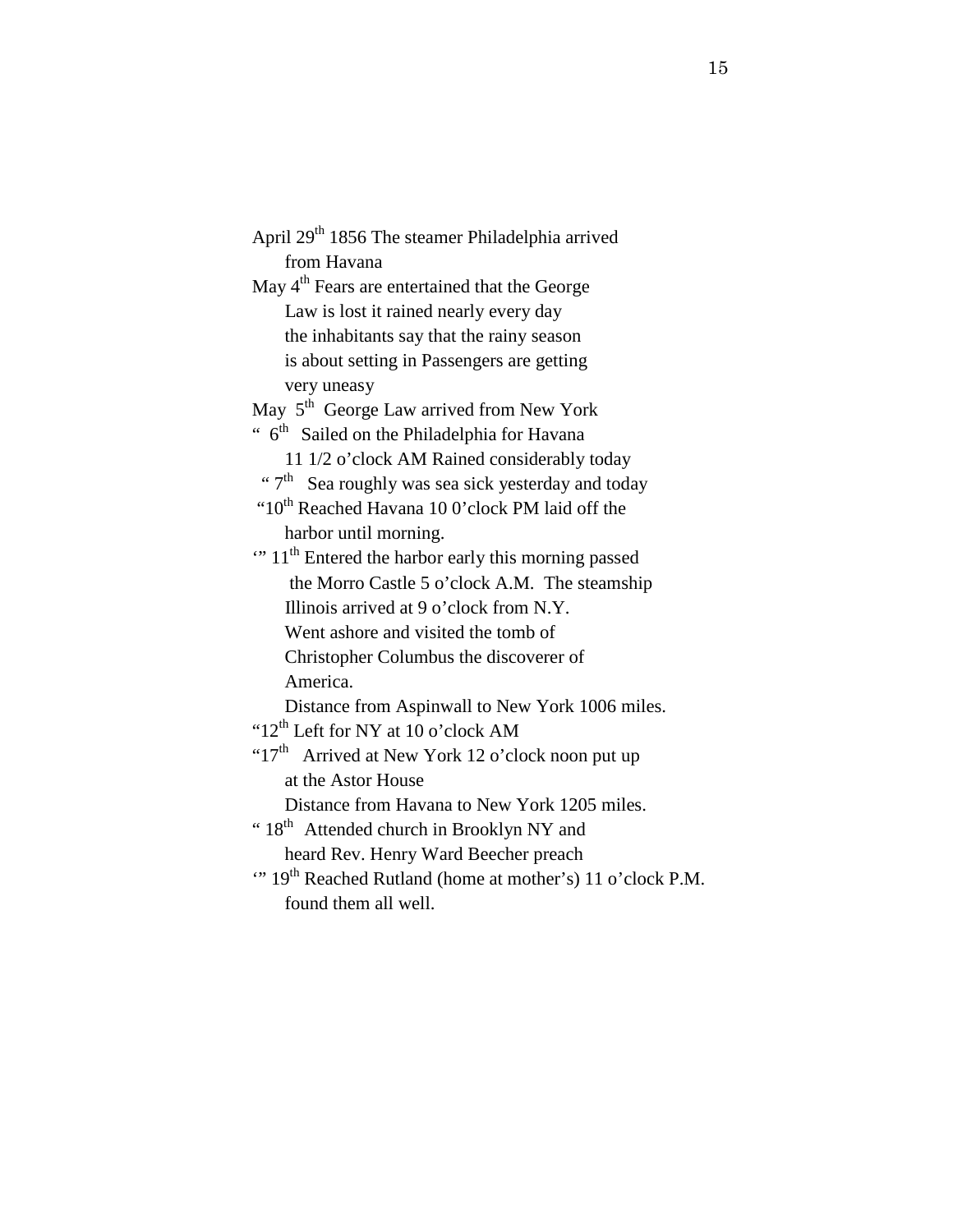May 20<sup>th</sup> 1856 Called on Louisa Chaplin early in the morning before any of the folks were up. The people of Vermont have planted but little yet. May  $27<sup>th</sup>$  Snowed last night, hills all white this morning. (That is in VT) "  $28<sup>th</sup>$  Frost last night. "  $30<sup>th</sup>$  Snowed last night, hills white in every direction. " 31<sup>st</sup> Highland very white in every direction. Snow, snow. June 3rd 1856 At West Haven Vt at Uncle Seneca Field "  $9<sup>th</sup>$  & 10<sup>th</sup> Went to Whiting Vermont visited Mrs. S Smith & the Miss Smith's sisters of Sidney & AP Smith of Sacramento City California.(of Smiths Gardens) June  $12<sup>th</sup>$  Visited the gold mines at Plymouth Vt. at a place called five corners There is some gold hardly think it will pay for working. June19 1856 Was married to Miss Louisa Chaplin of Rutland Vt 11 o'clock A.M. at her father's house (George W Chaplin Esq.) Started for Saratoga Springs 3 o'clock PM arrived 6 o'clock. T C McConnell & Miss Sarah Mussey with us . Stopped overnight at the Water Cure Establishment. Met Miss Martha French [rest of line missing]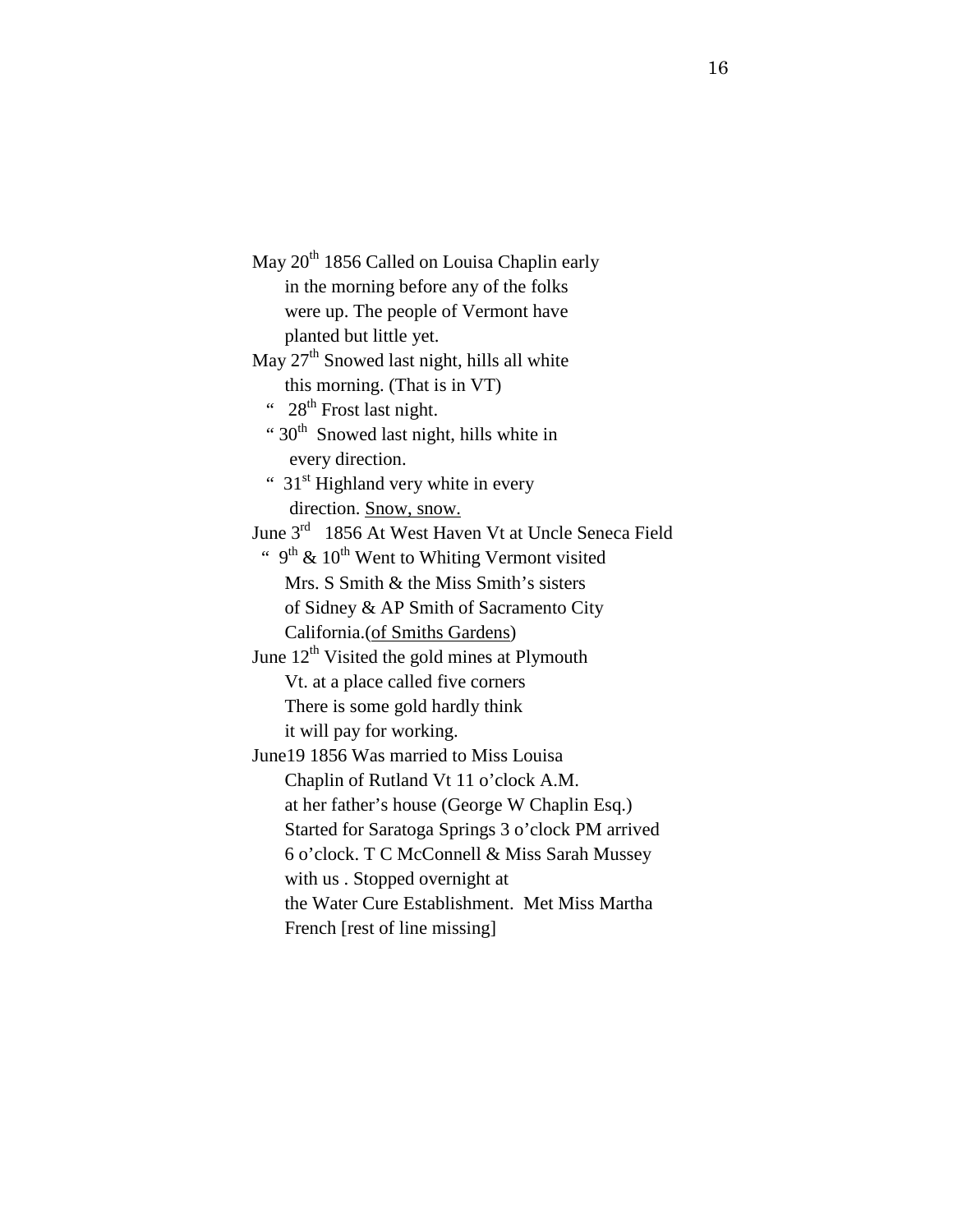| June 20 1856 Left Saratoga for Schenectady 9 o'clock A.M.                             |  |  |  |  |  |  |
|---------------------------------------------------------------------------------------|--|--|--|--|--|--|
| Arrived about 11 o'clock met Wm Butman an                                             |  |  |  |  |  |  |
| old school mate he is one of the conductors                                           |  |  |  |  |  |  |
| on the N.Y. central railroad. Took dinner                                             |  |  |  |  |  |  |
| at Utica and stopped overnight with                                                   |  |  |  |  |  |  |
| Wm Butman at Rochester who treated us                                                 |  |  |  |  |  |  |
| very generously. Had some very fine strawberries.                                     |  |  |  |  |  |  |
| "21 <sup>st</sup> Arrived at Buffalo 11 o'clock A.M.                                  |  |  |  |  |  |  |
| Reached Hamburgh, Aaron Goulds 2 o'clock P.M.                                         |  |  |  |  |  |  |
| Stopped overnight                                                                     |  |  |  |  |  |  |
| " 22 <sup>nd</sup> Visited Mr Pierces <sup>[?]</sup> folks Cousins of Louisa          |  |  |  |  |  |  |
| $\degree$ 23td $\degree$<br>Mr Du $[???]$                                             |  |  |  |  |  |  |
| $4.24^{\text{th}}$ $4.6$<br>$\zeta$ $\zeta$<br>" M Chaplin's<br>66<br>$\zeta$ $\zeta$ |  |  |  |  |  |  |
| Had some fine apples and goods visits.                                                |  |  |  |  |  |  |
| The western part of N.Y. is a very fine                                               |  |  |  |  |  |  |
| country land is worth \$100 per acre                                                  |  |  |  |  |  |  |
| 25 <sup>th</sup> Visited Niagara Falls arrived at 11 o'clock                          |  |  |  |  |  |  |
| A.M. put up at the Cataract House                                                     |  |  |  |  |  |  |
| Took a carriage in the afternoon crossed                                              |  |  |  |  |  |  |
| the Suspension Bridge went into Canada                                                |  |  |  |  |  |  |
| visited Table Rock and the battleground                                               |  |  |  |  |  |  |
| at Lundy's Lane. had a                                                                |  |  |  |  |  |  |
| fine view of the falls from this side                                                 |  |  |  |  |  |  |
| much better than from the American side                                               |  |  |  |  |  |  |
| Met Wm Butman & Lady took supper                                                      |  |  |  |  |  |  |
| with them at the Cataract House Niagara                                               |  |  |  |  |  |  |
| 26 <sup>th</sup> Took a short trip on a small steam boat<br>$\zeta \zeta$             |  |  |  |  |  |  |
| called the New Maid of the Mist went up                                               |  |  |  |  |  |  |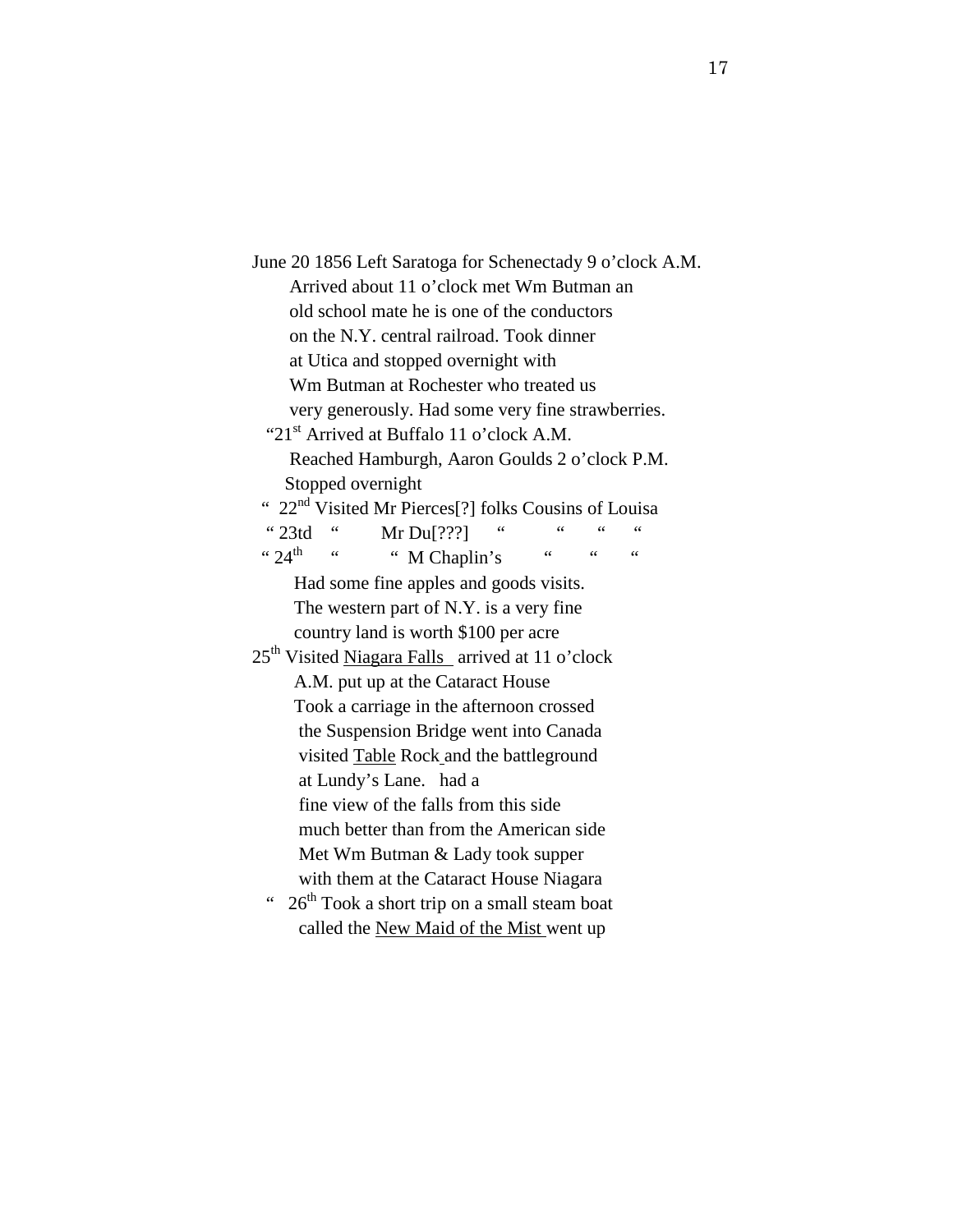under the falls and down to the Suspension Bridge or near it June 26<sup>th</sup> On board on the Steamer Bay State 4 o'clock P.M. at Lewiston "  $27<sup>th</sup>$  At Oswego early in the morning Arrived at Ogdensburg at 9 o'clock P.M. "  $28<sup>th</sup>$  Stopped aboard a small steamer called the Montreal last night Left at 5 o'clock A.M. for Montreal Went down several frightful rapids on the St Lawrence river and called at several villages on the way passed several large rafts of timber lumber  $\&$  [?] and reached Montreal at 3 o'clock P.M. Put up at the Onegana hotel the wind blowing hard and the air full of dust.. Attended the Theater in the evening proved an entire failure "  $29<sup>th</sup>$  Attended meeting in the large Cathedral Montreal Canada East it is capable of seating 10000 persons it is one of the largest buildings in America. The  $39<sup>th</sup>$  regiment from the Crimea [?] arrived here the day before yesterday There is about 900 of them  $\cdot$  30<sup>th</sup> Reached Swanton at 8 o'clock A.M. Thaddeus & Sarah went home to Rutland VT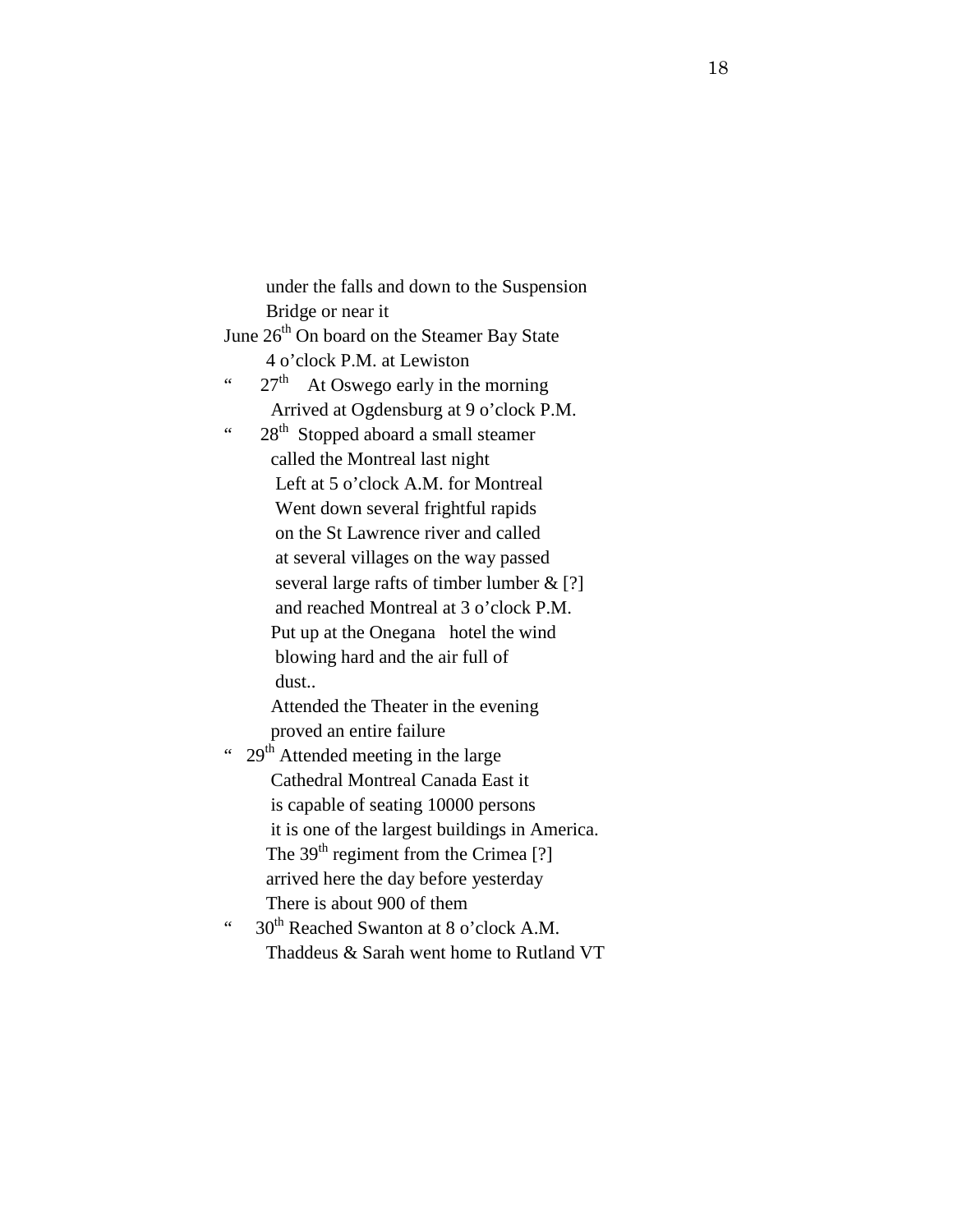June 30<sup>th</sup> 1856 Left Swanton for Berkshire Vt 9 o'clock A.M. by stage at East Highgate we were overtaken with a severe hail storm accompanied with high wind heavy thunder. Hailstones fell that were four and five inches in circumference Considerable damage was done: glass was broken out of the windows exposed and the crops were also injured to a great extent Arrived at Mr. Noble's Berkshire Vt 2 1/2 o'clock P.M. July  $1<sup>st</sup>$  stopped at Mr Bartins " 2nd " " Aaron Chaplin's " 3rd " " Sylvester Nobles " 4<sup>th</sup> Left Mr Nobles for St Albans Vt. arrived at 8 o'clock A.M. Met Stephen Lawrence & Lady Attended the celebration at this place had a good oration and fine fireworks in the evening July  $5<sup>th</sup>$  arrived at Rutland 1 o'clock P.M.  $\cdot$  18<sup>th</sup> Went to Bethel Vt with Louisa arrived 4 1/2 o'clock P.M. "  $19<sup>th</sup>$  Called on Miss C A Griswold one of Louisa's old school mates " 21<sup>st</sup> Returned to Rutland called on Misses" Hayward " 24<sup>th</sup> Bought a *Piano Forte of Mr Lyons manufactured*  at Albany N.Y. by Boardman & Gray cost \$335 Visited at Mr H Musseys "  $29<sup>th</sup>$  Paid Bradford Lyon \$335 for piano 6 3/4 octave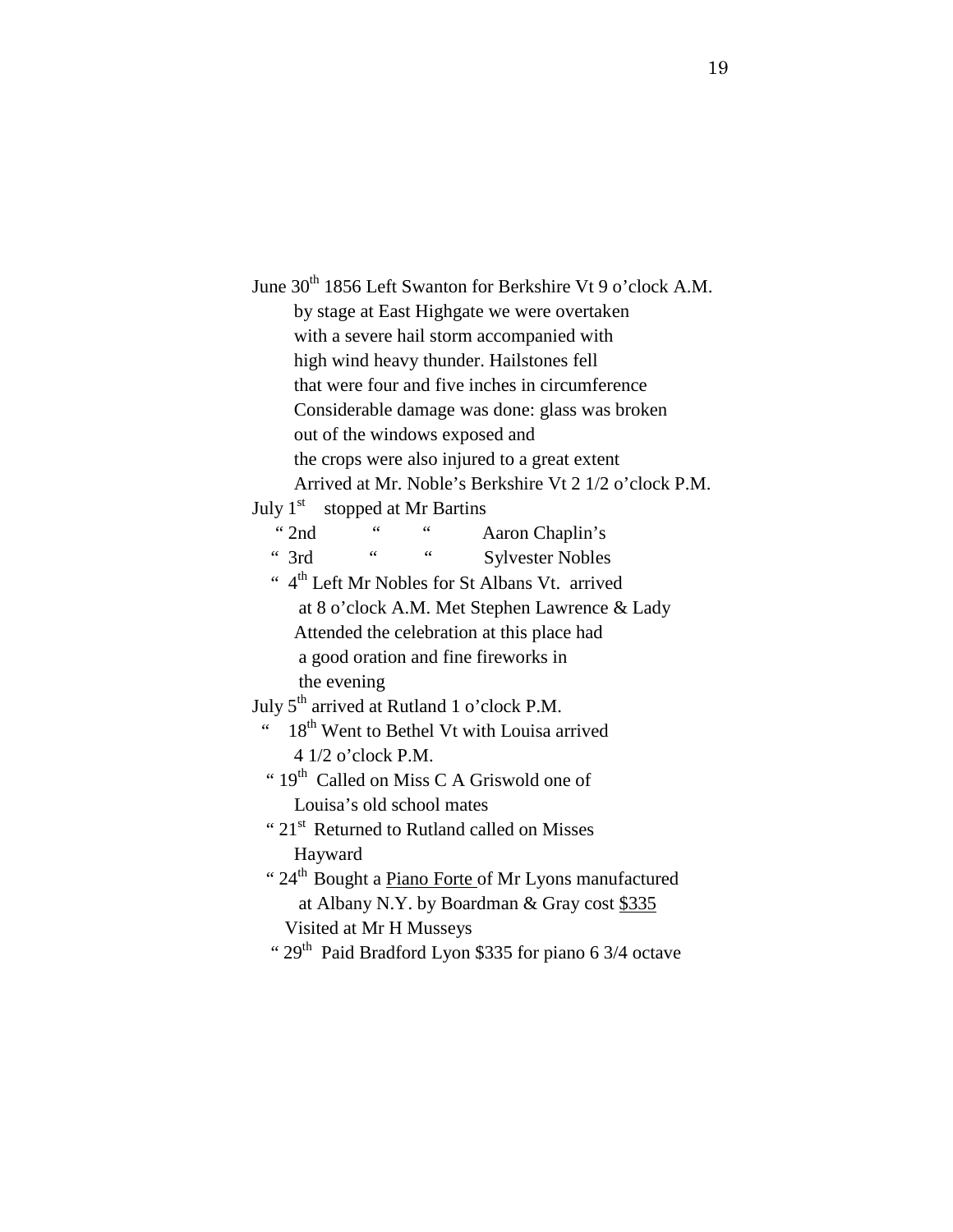July 30 1856 Sent to J W Raymond 177 West St NY for tickets to California for the following Thomas McConnell & lady Miss Clarissa McConnell Thaddeus C McConnell H S Smith " 30<sup>th</sup> Sarah & Phebe Marsh stopped last night at G W Chaplin's " 31<sup>st</sup> Went to Rutland village and had our Ambrotypes taken Aug 2nd 1856 Left Rutland Vt for California 21/2 o'clock P.M. with Louisa and sister Clarissa. Arrived at Albany 7 o'clock P.M. Went aboard of the steam ship Isaac Newton and started for NY. City 8 1/2 o'clock "  $3<sup>rd</sup>$  arrived in NY city 7 0'clock A.M. Put up at the Astor House Attended church in Brooklyn NY "  $4<sup>th</sup>$  Daniel and Henry Dwight met us at the Astor House "  $5<sup>th</sup>$  Left NY. on the steamer Illinois 2 1/2 o'clock P.M. for Aspinwall Louisa and Clarissa sea sick. "  $6<sup>th</sup>$  & 7& 8 Louisa sea sick more or less every day "  $11<sup>th</sup>$  Island of Cuba in sight "  $12<sup>th</sup>$  Louisa still sea sick

" 14<sup>th</sup> Arrived at Aspinwall New Granada 9 0'clock A.M.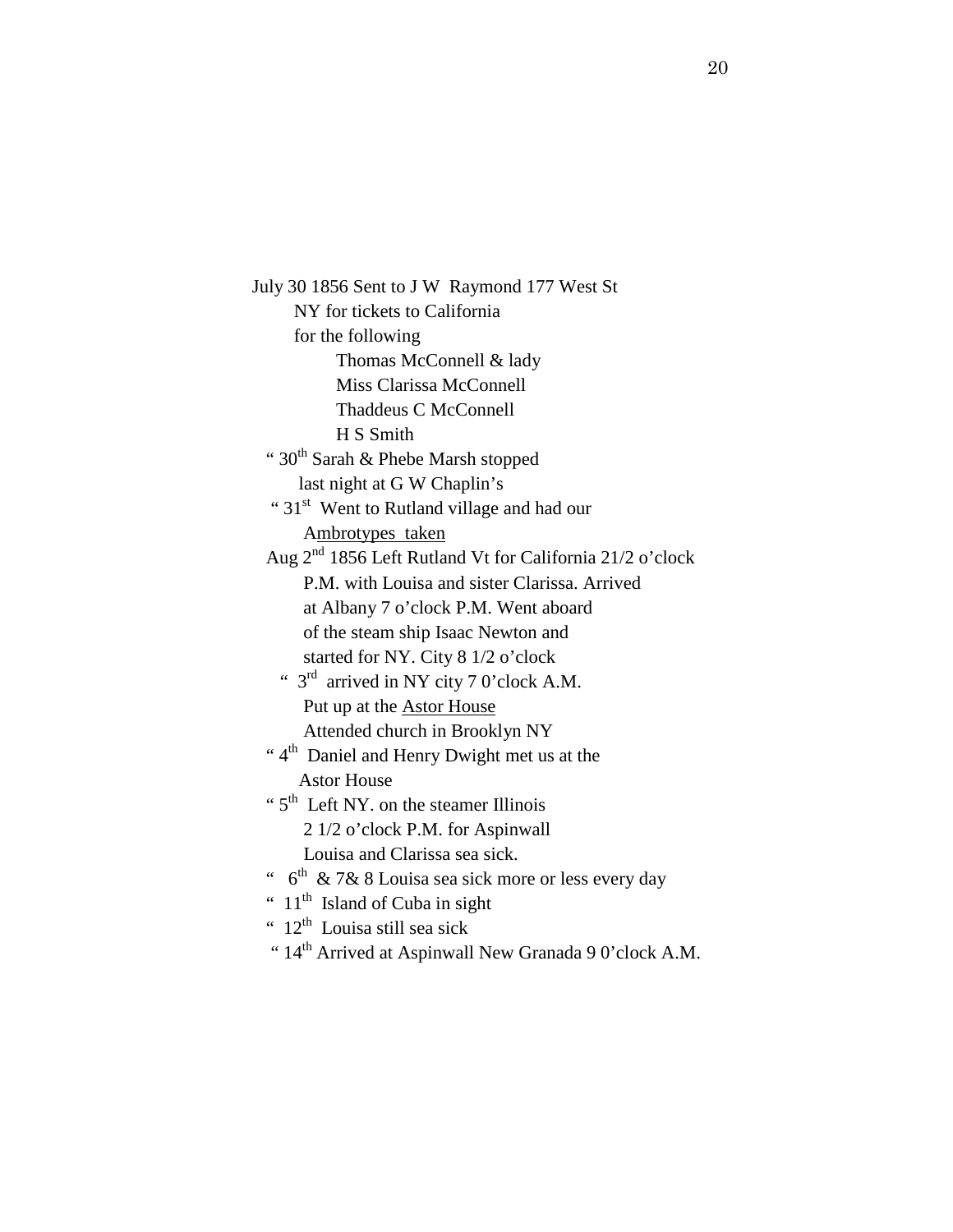1856 Her passage from NY to Aspinwall Aug  $5<sup>th</sup>$ 

 $\cdot$  6<sup>th</sup> 218 miles distance as run by the ship Illinois Aug  $7<sup>th</sup>$  211 miles  $\frac{6}{10}$  8<sup>th</sup> 228 "  $``9<sup>th</sup>214"$  $"10^{th}$  199 " "  $11^{\text{th}}$  225 "  $"12^{th}$  245 " "  $13^{th}$  261 ' "  $14^{\text{th}}$  213 "  $2014$  "

Aug 14th 1856 Arrived at Panama at 5 o'clock P.M. and went on board the steamer Golden Age about 7 o'clock The Golden Age is a very commodious steamer and everything is well arranged Louisa well.

```
" 15<sup>th</sup> Left Panama for San Francisco 6 1/2 o'clock P.M.
Thaddeus arrived about 3 o'clock with the 
sheep & foals
```
- "  $16<sup>th</sup>$  Louisa sea sick again. Run in sight of land all day.
- "  $17<sup>th</sup>$  Rained nearly all day. Louisa sick

"  $20<sup>th</sup>$  Louisa came to the table for the first time since leaving Panama.

- "  $21<sup>st</sup>$  Arrived at Acapulco 7 1/2 o'clock A.M. Went on shore with the Rev. Mr. Baker & Lady, Louisa Clarissa & Thaddeus. Went around the fort and through the palace saw the chain gang at work Left Acapulco 1 o'clock P.M. 16° 44` N Col. J Ing[?] came aboard at this place.
	- "  $25<sup>th</sup>$  Saw several whales today weather growing colder.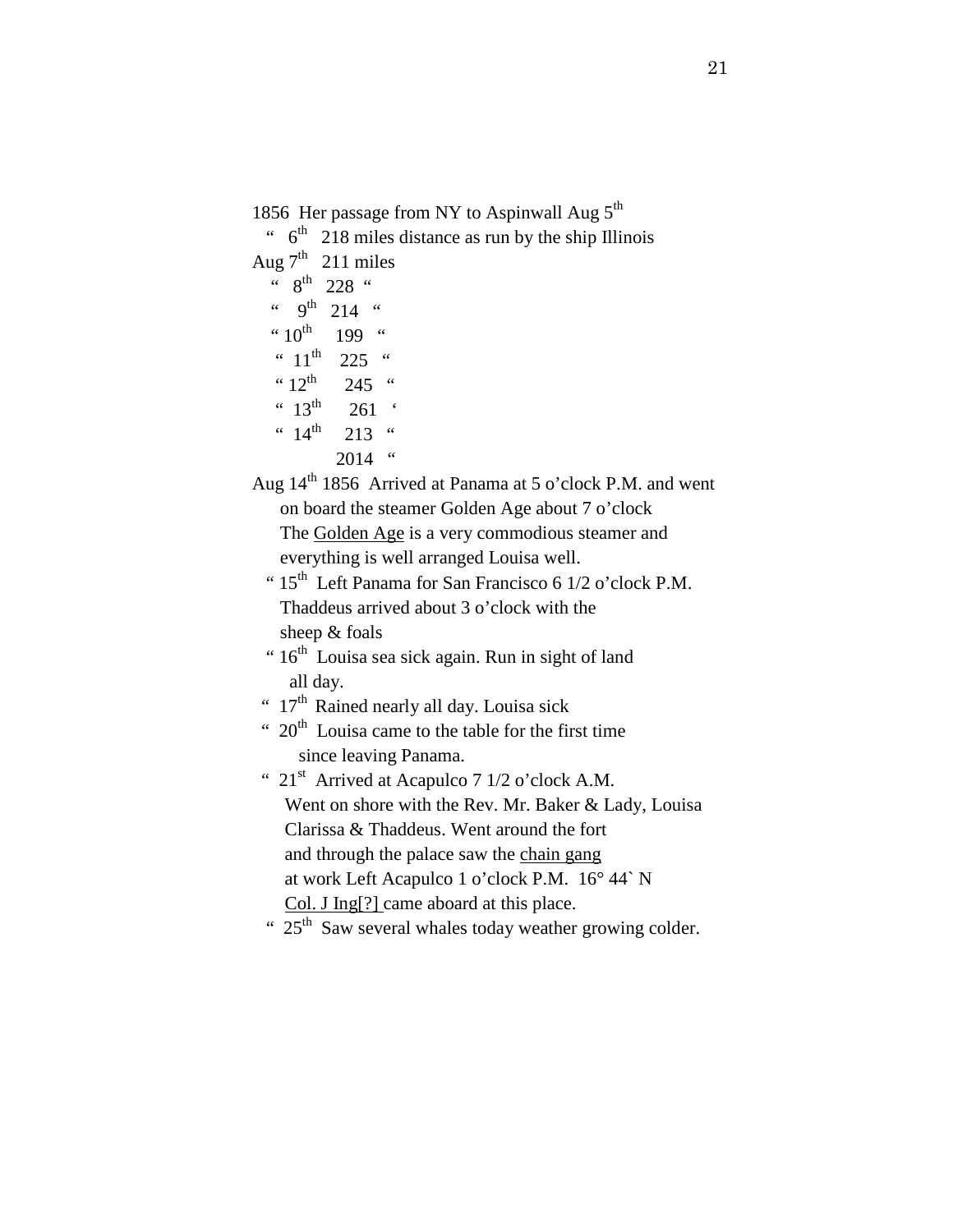| Aug 26 1856 Weather colder one needs winter clothing |                          |  |  |  |
|------------------------------------------------------|--------------------------|--|--|--|
|                                                      | Latitude $30^{\circ}$ 51 |  |  |  |

- "  $27<sup>th</sup>$  need and overcoat today. Louisa sick
- "  $28<sup>th</sup>$  Louisa vomited this morning arrived in San Francisco 10 o'clock A.M. Put up at the Willson's Exchange. Left San Francisco on the William G Hunt for Sacramento City 4 o'clock P.M.
- " 29<sup>th</sup> Arrived at Sacramento 2 o'clock AM put up at the Orleans. Met R C Newton & brothers Samuel & George
- " $29<sup>th</sup>$  Visited A P Smith garden, about three miles from the city. He has one of the best gardens in the country. in it he has about two thousand bearing peach trees. He had peaches that are twelve inches in circumference The trees, many of them were broken down with the fruit. He also has ripe strawberries
- "  $30<sup>th</sup>$  Arrived at our <u>ranch</u> on the Macosme River about eighteen miles from Sacramento about 10 o'clock A.M. Met Mr and Mrs West found everything in very good order Called on Mr. [?] gave me a fine bunch of grapes
- 31<sup>st</sup> Called on Mr. Hull's folks

Sept 1<sup>st</sup> Went to Garden Valley with Samuel

- "  $2<sup>nd</sup>$  Attended the primary meeting of Garden Valley was selected as chairman
- "  $3<sup>rd</sup>$  Called on Mr & Mrs Killingsworth they are stopping with [rest of line missing.]